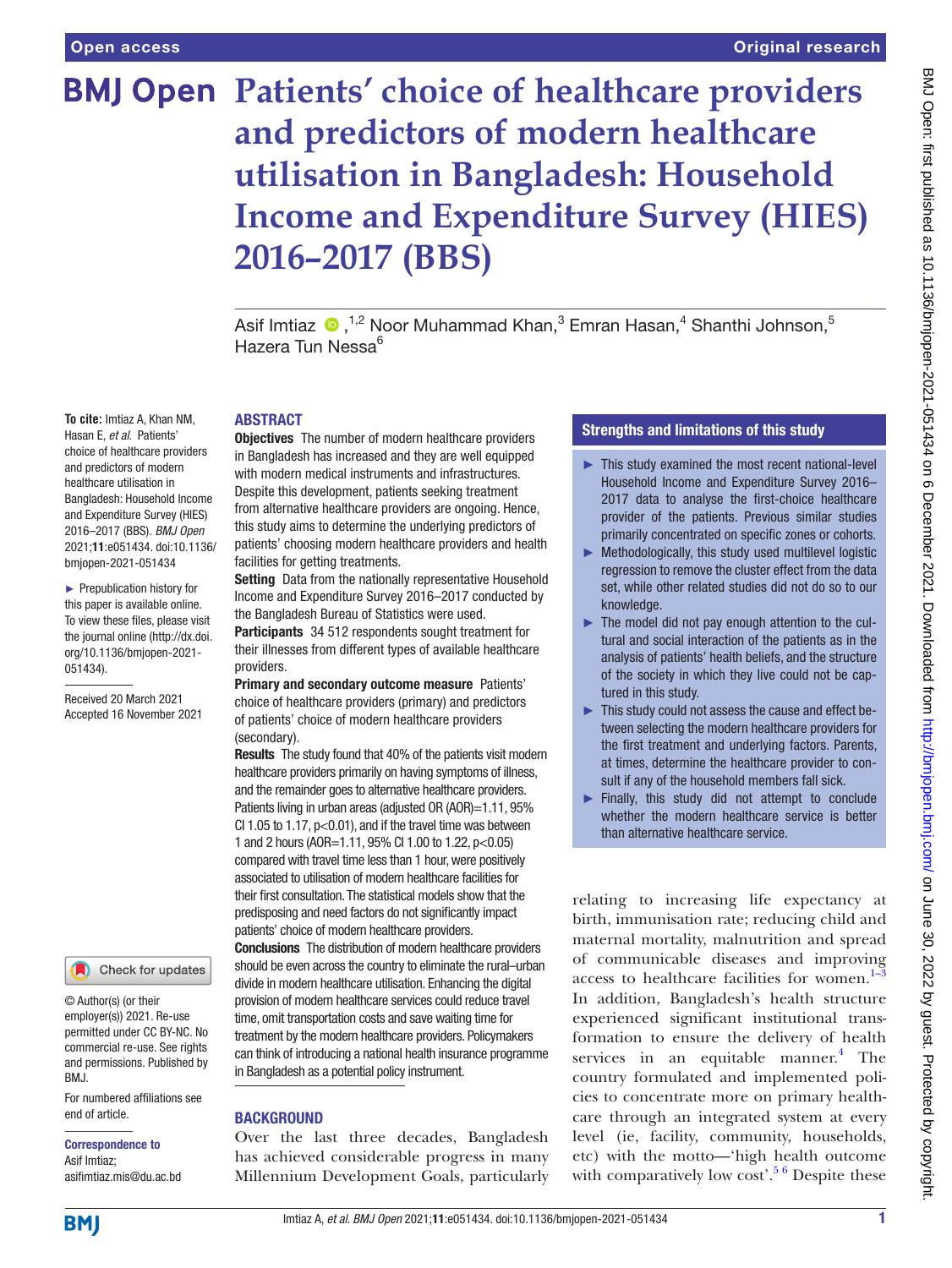notable successes, the healthcare sector continues to be plagued by several challenges.

Accessibility to quality healthcare for people from all social stratums remains a concern. Various demand-side and supply-side factors impact access to healthcare facilities.<sup>7</sup> Lack of adequate human resources is the most critical supply side constraint in accessing healthcare. Evidence suggests that Bangladesh—among the South Asian countries, is burdened with an acute shortage of health-related human resources.<sup>[8](#page-9-4)</sup> Demand-side factors include asymmetric information on existing health facilities, differences in income earnings and asset holdings, variation in lifestyles, lack of financial capability to pay for healthcare, inadequate opportunities resulting from lack of accessibility to community and health institutions and barring women from accessing healthcare from male health workers due to cultural practices, among others.<sup>57</sup> Due to significant demand and supply-side constraints, people, especially the poor and vulnerable, often access health services from alternative (non-qualified) providers.<sup>910</sup>

There have been deliberate policy attempts to lessen supply-side barriers to deliver quality health services in Bangladesh. As an outcome of those policy efforts, healthcare is currently being provided by more than 13 000 community clinics, including in remote areas. $11$  Moreover, the introduction of telemedicine services has added a new dimension to the country's health services, especially in providing services to patients from remote areas of the country. In addition, anyone in the country can get information related to healthcare at any time by dialling 16263[.11 12](#page-9-6) Despite all these initiatives in further development of the modern health service delivery, most of the patients in Bangladesh prefer using alternative healthcare to modern healthcare in recent years. The alternative healthcare sector in Bangladesh mainly comprises of traditional medicines (Ayurved, Unani), complementary medicines (Homeopathy), informal and unqualified allopathic providers like village doctors and drugstore salesman, traditional healing practices grounded on plant-based medicines or medicines extracted from animal substances.<sup>13-16</sup>

Previous literature has attempted to investigate the forces working behind patients' selection of the primary consultation point for seeking healthcare. One study noted that shortage and unequal distribution of qualified doctors had left the patients with no option to seek healthcare from modern formal healthcare providers.<sup>14</sup> Sultana and colleagues conducted an extensive qualitative study to find out why patients seek treatment from alternative healthcare providers in the presence of accessible modern healthcare facilities. $13$  They outlined several points. First, there is a 'language and understanding' mismatch between the patients and modern healthcare providers, which triggers mistrust. Second, patients have time constraints as they face long travel times and waiting times to be consulted by modern healthcare providers.

Another study used national-level cross-sectional data to investigate the patients' healthcare-seeking behaviour but focused only on the rural patients.<sup>[17](#page-9-9)</sup> They outlined low cost and instant accessibility offered by the alternative healthcare providers as the reasons why patients in rural areas ditch the modern healthcare providers in favour of the alternative healthcare providers.

However, these studies were either qualitative involving a small number of participants or primarily concentrated on a specific zone or cohort.<sup>[17–19](#page-9-9)</sup> This limitation of the previous studies calls for a national-level study involving a large sample size across the country to understand better the issue of patients' choice of healthcare providers.

## **OBJECTIVES**

Given this backdrop, the current study attempted to determine the underlying predictors of patients' choosing modern healthcare providers and health facilities as their first choice for getting treatments using the nationally representative Household Income and Expenditure Survey (HIES) (2016–2017) Bangladesh Bureau of Statistics (BBS) data. Findings from this study will equip the policymakers with the latest information to devise pragmatic policies to increase accessibility to modern healthcare providers and facilities for better health outcomes as it is commonly perceived that the treatment of the modern healthcare providers is much more effective than that of the alternative healthcare providers. $20$ 

#### **METHODS**

## Data source

The study used data from the 16th round of the HIES carried out by the BBS from April 2016 to March 2017.<sup>[21](#page-9-11)</sup> The survey followed a two-stage stratified cluster sampling design and covered 46 080 households (containing 186 076 individuals) drawn from 2304 primary sampling units (PSUs). Enumeration Areas (EAs) of Population Census 2011 were used as PSUs for the sample design. Data from all the divisions in Bangladesh were included in the study. Out of the 186 076 respondents of all ages, 34 512 respondents (mean age=28.1 years) sought treatment for their illnesses and stated the type of healthcare provider they chose for consultation for the first treatment. In the case of children who could not respond independently, parents or guardians responded on their behalf. A total of 167 responses stating more than 24 hours of travel time needed to reach the provider or waiting time to be treated by the provider were omitted, assuming those are data entry errors and there was no way to remeasure that item.<sup>22</sup> Thus, the final data set consisted of 34 345 observations.

# Research model

The variables on which data were collected in HIES 2016–2017 were best suited to fit Andersen's behavioural model to determine the type of patient's first choice for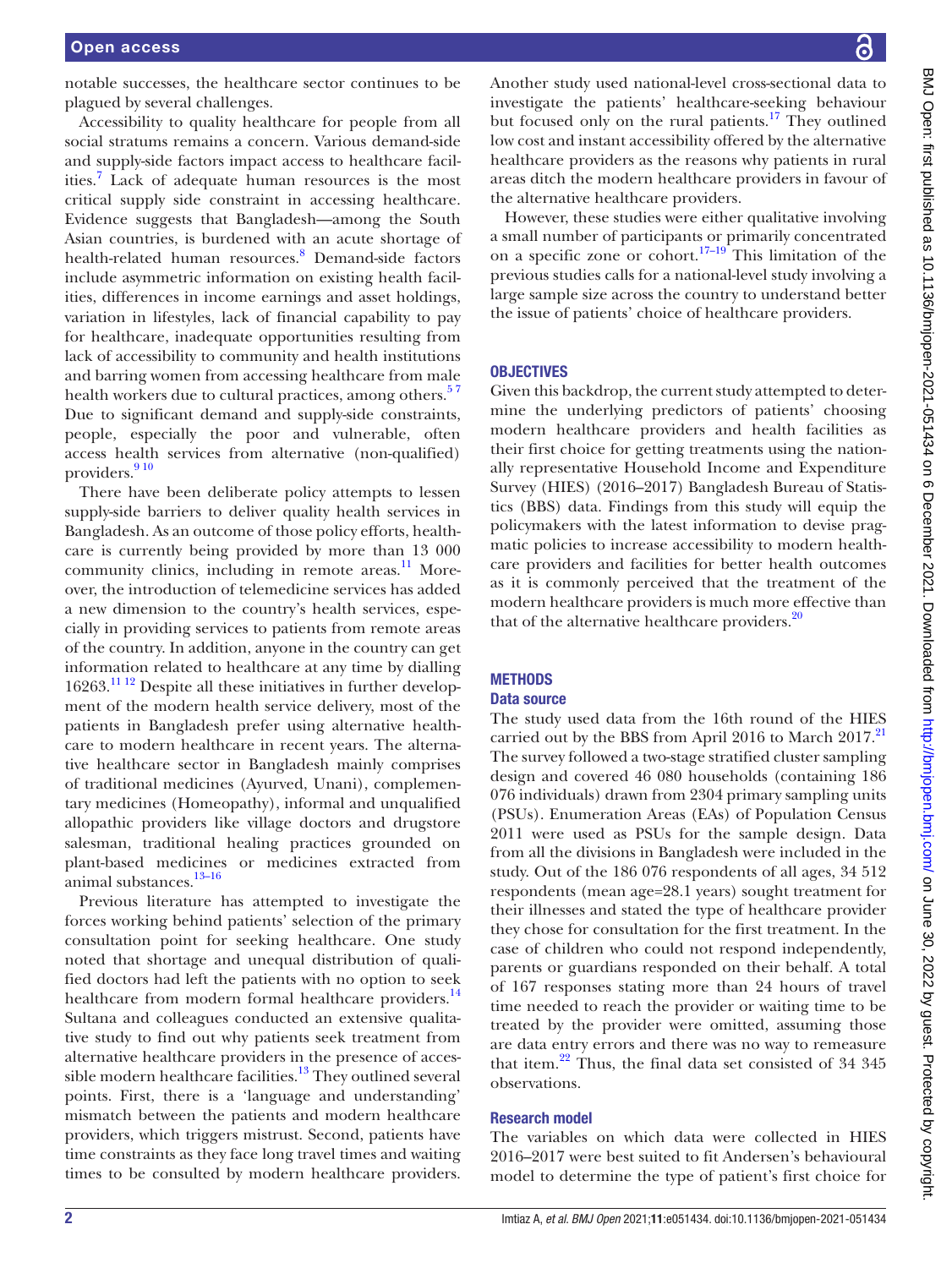

<span id="page-2-0"></span>Figure 1 Andersen's behavioural model. Andersen's behavioural model was used as the research model to investigate patients' choice of healthcare providers in Bangladesh. The model comprised of three factors: predisposing factors, enabling factors and need factor. Age, sex and marital status were incorporated in the model as the predisposing factors. Enabling factors included the following variables: education, income, family breadwinner, travel time, waiting time, low cost, quality of the provider and region of residence. Chronic illness was the sole need factor that was inserted in the model.

healthcare. This model is comprised of predisposing, enabling and need factors[.23](#page-9-13) Predisposing factors include the patients' primary attributes, including age, sex and marital status. Enabling factors refer to patients' means to access to the service, $17$  including income, education, whether the patient is the family breadwinner, travel time to reach the healthcare provider, waiting time to get the treatment, quality of the healthcare provider and cost perception associated to the utilised treatment options. Need factors primarily include the type and severity of the illnesses. The presence of chronic illness among the patients was the only need factor considered in the study. [Figure](#page-2-0) 1 illustrates the research model of this study.

#### Measurement and description of the outcome variable

The outcome variable was the patient's/respondent's first choice of healthcare utilisation. Respondents were asked to state their first choice of healthcare provider for consultation on experiencing symptoms of illness. In the analyses, the first choice of healthcare utilisation was a dichotomous variable with 1 for Modern if the modern practitioners were consulted when symptoms of illness arose and 0 for Alternative if alternative healthcare providers were used for the same condition.<sup>17</sup> Modern healthcare includes allopathic doctors and educated healthcare workers serving in government, private and non-governmental organization (NGO)-directed hospitals and clinics. Alternative healthcare providers include non-qualified doctors, homoeopaths, Ayurved/kabiraji/hekim, traditional and spiritual healers, family/ self-treatment and the salespersons of pharmacies/ dispensaries.

# Measurement and description of the independent variables

Chronic illness is described as a disease or illness persisting for the last 12 or more months. $24$  In the analysis, chronic illness was a binary variable with 1 for suffering from chronic illness and 0 for not suffering from such illness. The time needed to reach the healthcare provider and the time patients needed to wait to be treated were measured in hours (1=less than 1 hour, 2=1–2 hours, 3=more than 2 hours). The region of residence of the participants was coded 1 for rural areas and 2 for urban areas. Survey respondents stated the reason for choosing the first healthcare provider, eg, proximity, cost, availability of doctors, availability of female doctors, equipment, treatment quality, reputation and referrals. We created two binary variables, namely, quality of the provider and low cost, from these responses. The responses were coded into binary with 1 for quality of the treatment and  $0$  for others,<sup>24</sup> and the variable was identified as 'Quality of the provider'. Similarly, if the healthcare providers were selected for consultation because of low cost, such response patterns were coded as 1 and 0 for other responses. The binary variable was named as low cost. The family breadwinner (the main earner of the family) respondents were coded as 1 and 0 otherwise. The education level of the survey participants was coded as 1 for graduate or postgraduates and 0 for others.<sup>24</sup> The sex of the respondents was modified as a binary variable (1 for male and 0 for female). The marital statuses of the participants were coded as a dichotomous variable with 1 for married and 0 for others. Respondents were divided into four age groups (less than 18 years, 18–35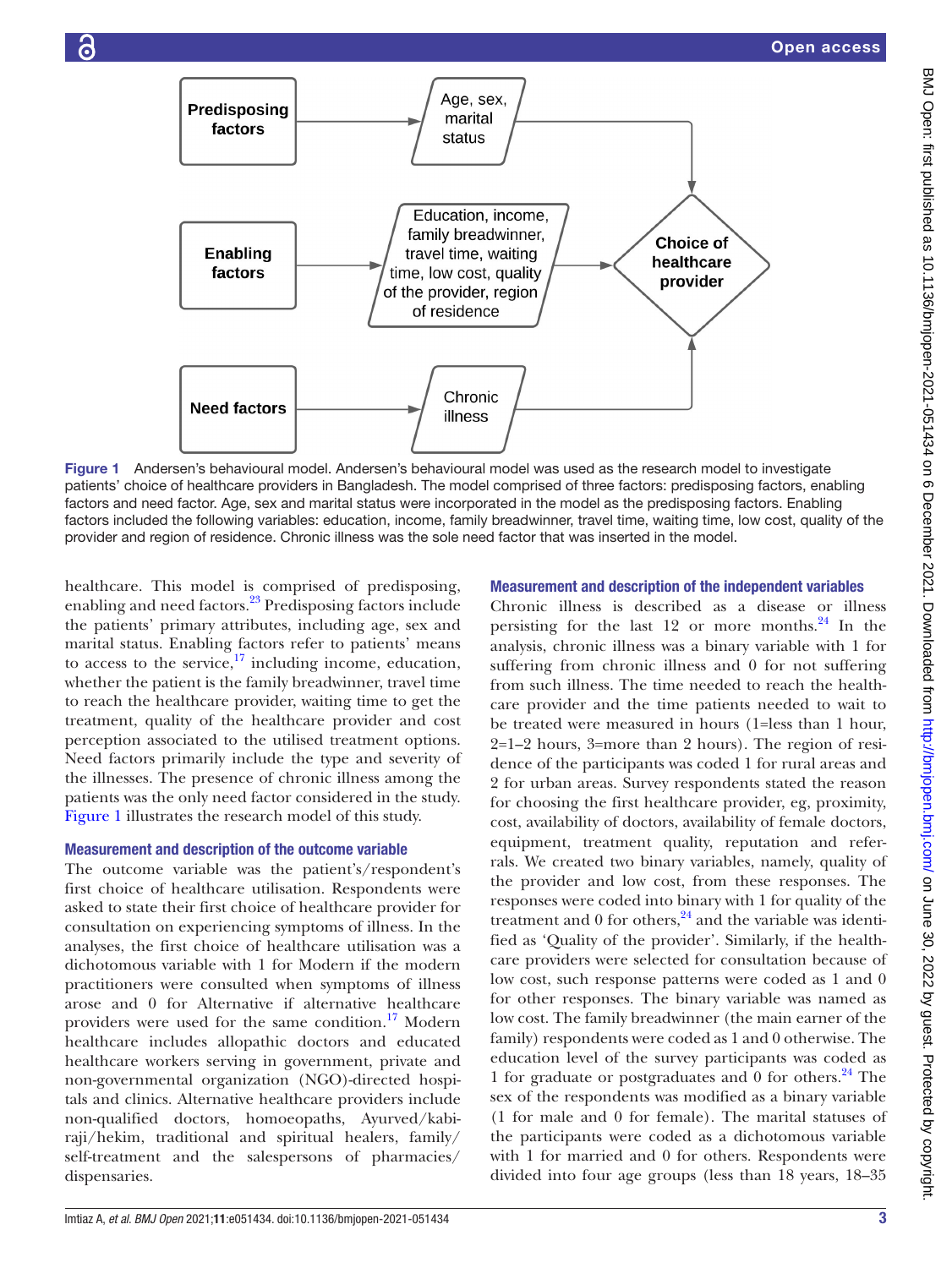<span id="page-3-0"></span>

| Table 1                       | Definition and summary statistics of the variables |                      |                |
|-------------------------------|----------------------------------------------------|----------------------|----------------|
| <b>Variables</b>              | Definition of variables measurements               | Frequency (n=34 345) | Percentage     |
| Choice of healthcare provider | 0=Alternative                                      | 20 649               | 60             |
|                               | $1 = Modern$                                       | 13 696               | 40             |
| Sex                           | 0=Female                                           | 18 614               | 54             |
|                               | $1 = Male$                                         | 15 7 31              | 46             |
| Age                           | $1 \leq 18$                                        | 14 280               | 42             |
|                               | $2 = 18 - 35$                                      | 7822                 | 23             |
|                               | $3 = 35 - 60$                                      | 9153                 | 27             |
|                               | $4 = 60 +$                                         | 3090                 | 09             |
| <b>Marital status</b>         | $0 = 0$ thers                                      | 17 017               | 50             |
|                               | 1=Married                                          | 17 328               | 50             |
| Education                     | $0 = 0$ thers                                      | 33 839               | 99             |
|                               | 1=Graduate or postgraduate                         | 506                  | 01             |
| Family breadwinner            | $0 = No$                                           | 25 717               | 75             |
|                               | $1 = Yes$                                          | 8628                 | 25             |
| Low cost                      | $0 = No$                                           | 26 387               | 77             |
|                               | $1 = Yes$                                          | 7958                 | 23             |
| Quality of the provider       | $0 = 0$ thers                                      | 26 373               | 77             |
|                               | $1 = Yes$                                          | 7972                 | 23             |
| <b>Chronic illness</b>        | $0 = No$                                           | 24 046               | 70             |
|                               | $1 = Yes$                                          | 10 299               | 30             |
| Divisions (survey areas)      | <b>Barisal</b>                                     | 3276                 | 10             |
|                               | Chittagong                                         | 5967                 | 17             |
|                               | <b>Dhaka</b>                                       | 5977                 | 17             |
|                               | Khulna                                             | 5708                 | 17             |
|                               | Mymensingh                                         | 1807                 | 05             |
|                               | Rajshahi                                           | 5353                 | 16             |
|                               | Rangpur                                            | 4022                 | 12             |
|                               | Sylhet                                             | 2235                 | 07             |
| Region of residence           | $1 = Rural$                                        | 24 3 68              | 71             |
|                               | $2 = Urban$                                        | 9977                 | 29             |
| Travel time                   | 1=Less than 1 hour                                 | Median=0.3 hour      | $SD = 0.71$    |
|                               | $2=1-2$ hours                                      |                      |                |
|                               | 3=More than 2 hours                                |                      |                |
| <b>Waiting time</b>           | 1=Less than 1 hour                                 | Median=0.2 hour      | $SD=0.44$      |
|                               | $2=1-2$ hours                                      |                      |                |
|                               | 3=More than 2 hours                                |                      |                |
| Income                        | 1≤7202 BDT monthly                                 | Median=73 000        | SD=1 18 3140.1 |
|                               | 2≤28 044 BDT monthly                               |                      |                |
|                               | 3≤86 872 BDT monthly                               |                      |                |
|                               | 4>86 872 BDT monthly                               |                      |                |
| BDT, Bangladesh Taka.         |                                                    |                      |                |

years, 35–60 years and more than 60 years). Moreover, they were classified into four income groups based on monthly income BDT (Bangladesh Taka)—low, lower middle, upper middle and high (≤7202 BDT, ≤28 044 BDT,  $\leq 86$  872 BDT and  $> 86$  872 BDT, respectively) as per the guidelines issued by World Bank.[25](#page-9-15) [Table](#page-3-0) 1 describes

the definition of the variables along with the summary statistics incorporated in this study.

# Data analysis

Bivariate analysis using the  $X^2$  test evaluated the nonadjusted association between the selected factors and the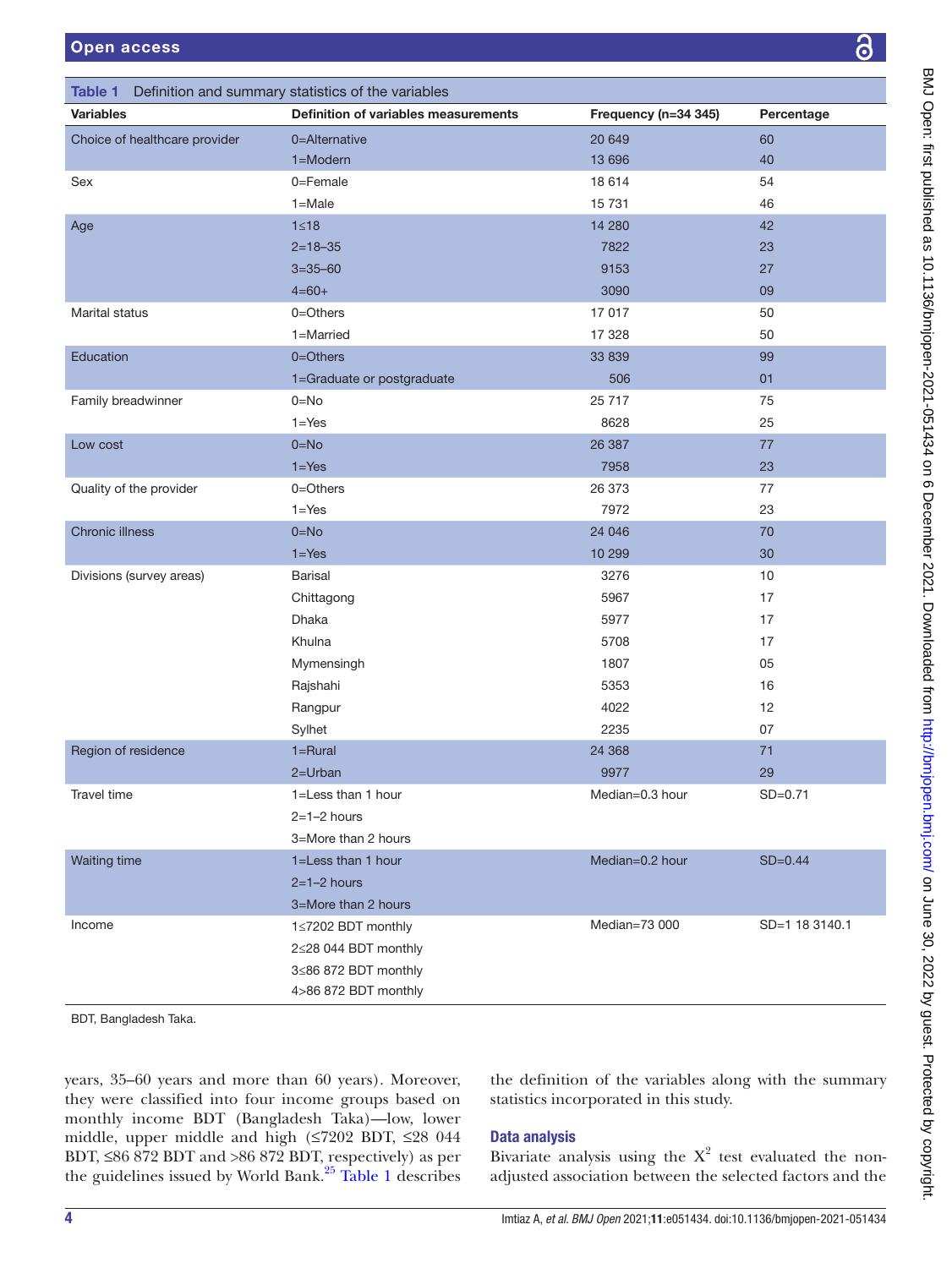outcome variable. A clustering effect in the dataset was observed since this study used a data set collected using a multistage-stratified clustered sampling. Multivariate logistic regression was applied to find out the association between the outcome variable and independent variables while not considering the effect of the clusters in data like previous studies.  $26-28$  Nonetheless, a single-level statistical analysis could have been inappropriate for clustered or multilevel data.[29](#page-9-17) The multilevel logistic regression model can remove the cluster effect from data and detect associations between outcome and independent variables at different stages of data hierarchy. $30$  The intraclass correlation coefficient (ICC) was calculated to determine the appropriation of multilevel modelling. The value of ICC was 0.007 and had a 5% level of significance. This statistically significant value of ICC indicated the necessity of multilevel analysis of the data set. $30$  Thus, a multilevel logistic regression was also applied to explore the relationship between the patient's first choice of healthcare provider and the selected predictors. This study considered individuals as level 1 and EAs as level 2 while designing the two-level logistic regression model.<sup>[31](#page-9-19)</sup> We estimated three different models for each of the regression techniques employed. Model 1 incorporated only the predisposing factors, model 2 included both predisposing and enabling factors and model 3 consisted of predisposing, enabling and need factors. Adjusted ORs (AORs) with 95% CIs were reported to avoid confounding effects. Predictors with a p value of 0.05 or less were considered statistically significant.

#### Model comparison

The Akaike information criterion (AIC) was used to detect the robust model by comparing the multivariate and multilevel logistic regression models. The usual prac-tice is to select the model with a lower AIC value.<sup>[32](#page-9-20)</sup>

#### Patient and public involvement

This study analysed data from a secondary source. No patients were involved in the research question development, study design or data interpretation.

### **RESULTS**

#### Selection of healthcare providers

Among the 34 345 participants who consulted with any healthcare provider at the presence of symptoms of illness, 13 696 individuals (40%) used modern healthcare while the remainder resorted to alternative healthcare to be served for the same condition [\(table](#page-3-0) 1).

[Table](#page-4-0) 2 reveals that all the variables except gender and presence of chronic illness had significant relationships with the first choice of healthcare utilisation. People tend to seek healthcare from modern healthcare providers as they grow older  $(p<0.01)$ . The same relationship was genuine for married and graduate or postgraduate people  $(p<0.01)$ . Similarly, wealthier people were more likely to consult modern healthcare providers primarily

<span id="page-4-0"></span>Table 2 Selection of healthcare providers according to the individual characteristics

| <b>Alternative</b><br>(n=20 649) n<br>Modern (n=13<br><b>Variables</b><br>696) n (%)<br>P value<br>$(\%)$<br><b>Sex</b><br>0.368<br>Female<br>11 150 (60%)<br>7464 (40%)<br>Male<br>9499 (60%)<br>6232 (40%)<br>Age<br>< 18<br>9170 (64%)<br>5110 (36%)<br>$0.000*$<br>$18 - 35$<br>4669 (60%)<br>3153 (40%)<br>$35 - 60$<br>5200 (57%)<br>3953 (43%)<br>$60+$<br>1610 (52%)<br>1480 (48%)<br><b>Marital status</b><br><b>Others</b><br>10 742 (63%)<br>6275 (37%)<br>$0.000*$<br><b>Married</b><br>9907 (57%)<br>7421 (43%)<br>Education<br><b>Others</b><br>20 429 (60%)<br>13 410 (40%)<br>$0.000*$<br>220 (43%)<br>Graduate or post-<br>286 (57%)<br>graduate<br>Family breadwinner<br><b>No</b><br>10 371 (40%)<br>15 346 (60%)<br>$0.003*$<br>Yes<br>5303 (61%)<br>3325 (39%)<br>Low cost<br><b>No</b><br>14 745 (56%)<br>11 642 (44%)<br>$0.000*$<br>Yes<br>5904 (74%)<br>2054 (26%)<br>Quality of the provider<br><b>Others</b><br>18 600 (71%)<br>$0.000*$<br>7773 (29%)<br>Yes<br>2049 (26%)<br>5923 (74%)<br>Chronic illness<br><b>No</b><br>14 508 (60%)<br>0.225<br>9538 (40%)<br>6141 (60%)<br>4158 (40%)<br>Yes<br>Region of residence<br><b>Rural</b><br>14 864 (61%)<br>0.885<br>9504 (39%)<br>5886 (59%)<br>4091 (41%)<br>Urban<br>Divisions (survey areas)<br><b>Barisal</b><br>1807 (55%)<br>1469 (45%)<br>$0.000*$<br>3150 (53%)<br>2817 (47%)<br>Chittagong<br><b>Dhaka</b><br>3256 (54%)<br>2721 (46%)<br>Khulna<br>3512 (62%)<br>2196 (38%)<br>Mymensingh<br>1116 (62%)<br>691 (38%)<br>Rajshahi<br>3740 (70%)<br>1613 (30%)<br>2816 (70%)<br>1206 (30%)<br>Rangpur<br>Sylhet<br>1252 (56%)<br>983 (44%)<br>Median=73 000<br>Median=80 300<br>Income (BDT)<br>$0.000*$ | Choice of healthcare provider |  |  |
|------------------------------------------------------------------------------------------------------------------------------------------------------------------------------------------------------------------------------------------------------------------------------------------------------------------------------------------------------------------------------------------------------------------------------------------------------------------------------------------------------------------------------------------------------------------------------------------------------------------------------------------------------------------------------------------------------------------------------------------------------------------------------------------------------------------------------------------------------------------------------------------------------------------------------------------------------------------------------------------------------------------------------------------------------------------------------------------------------------------------------------------------------------------------------------------------------------------------------------------------------------------------------------------------------------------------------------------------------------------------------------------------------------------------------------------------------------------------------------------------------------------------------------------------------------------------------------------------------------------------------------------------------------------------------------------------|-------------------------------|--|--|
|                                                                                                                                                                                                                                                                                                                                                                                                                                                                                                                                                                                                                                                                                                                                                                                                                                                                                                                                                                                                                                                                                                                                                                                                                                                                                                                                                                                                                                                                                                                                                                                                                                                                                                |                               |  |  |
|                                                                                                                                                                                                                                                                                                                                                                                                                                                                                                                                                                                                                                                                                                                                                                                                                                                                                                                                                                                                                                                                                                                                                                                                                                                                                                                                                                                                                                                                                                                                                                                                                                                                                                |                               |  |  |
|                                                                                                                                                                                                                                                                                                                                                                                                                                                                                                                                                                                                                                                                                                                                                                                                                                                                                                                                                                                                                                                                                                                                                                                                                                                                                                                                                                                                                                                                                                                                                                                                                                                                                                |                               |  |  |
|                                                                                                                                                                                                                                                                                                                                                                                                                                                                                                                                                                                                                                                                                                                                                                                                                                                                                                                                                                                                                                                                                                                                                                                                                                                                                                                                                                                                                                                                                                                                                                                                                                                                                                |                               |  |  |
|                                                                                                                                                                                                                                                                                                                                                                                                                                                                                                                                                                                                                                                                                                                                                                                                                                                                                                                                                                                                                                                                                                                                                                                                                                                                                                                                                                                                                                                                                                                                                                                                                                                                                                |                               |  |  |
|                                                                                                                                                                                                                                                                                                                                                                                                                                                                                                                                                                                                                                                                                                                                                                                                                                                                                                                                                                                                                                                                                                                                                                                                                                                                                                                                                                                                                                                                                                                                                                                                                                                                                                |                               |  |  |
|                                                                                                                                                                                                                                                                                                                                                                                                                                                                                                                                                                                                                                                                                                                                                                                                                                                                                                                                                                                                                                                                                                                                                                                                                                                                                                                                                                                                                                                                                                                                                                                                                                                                                                |                               |  |  |
|                                                                                                                                                                                                                                                                                                                                                                                                                                                                                                                                                                                                                                                                                                                                                                                                                                                                                                                                                                                                                                                                                                                                                                                                                                                                                                                                                                                                                                                                                                                                                                                                                                                                                                |                               |  |  |
|                                                                                                                                                                                                                                                                                                                                                                                                                                                                                                                                                                                                                                                                                                                                                                                                                                                                                                                                                                                                                                                                                                                                                                                                                                                                                                                                                                                                                                                                                                                                                                                                                                                                                                |                               |  |  |
|                                                                                                                                                                                                                                                                                                                                                                                                                                                                                                                                                                                                                                                                                                                                                                                                                                                                                                                                                                                                                                                                                                                                                                                                                                                                                                                                                                                                                                                                                                                                                                                                                                                                                                |                               |  |  |
|                                                                                                                                                                                                                                                                                                                                                                                                                                                                                                                                                                                                                                                                                                                                                                                                                                                                                                                                                                                                                                                                                                                                                                                                                                                                                                                                                                                                                                                                                                                                                                                                                                                                                                |                               |  |  |
|                                                                                                                                                                                                                                                                                                                                                                                                                                                                                                                                                                                                                                                                                                                                                                                                                                                                                                                                                                                                                                                                                                                                                                                                                                                                                                                                                                                                                                                                                                                                                                                                                                                                                                |                               |  |  |
|                                                                                                                                                                                                                                                                                                                                                                                                                                                                                                                                                                                                                                                                                                                                                                                                                                                                                                                                                                                                                                                                                                                                                                                                                                                                                                                                                                                                                                                                                                                                                                                                                                                                                                |                               |  |  |
|                                                                                                                                                                                                                                                                                                                                                                                                                                                                                                                                                                                                                                                                                                                                                                                                                                                                                                                                                                                                                                                                                                                                                                                                                                                                                                                                                                                                                                                                                                                                                                                                                                                                                                |                               |  |  |
|                                                                                                                                                                                                                                                                                                                                                                                                                                                                                                                                                                                                                                                                                                                                                                                                                                                                                                                                                                                                                                                                                                                                                                                                                                                                                                                                                                                                                                                                                                                                                                                                                                                                                                |                               |  |  |
|                                                                                                                                                                                                                                                                                                                                                                                                                                                                                                                                                                                                                                                                                                                                                                                                                                                                                                                                                                                                                                                                                                                                                                                                                                                                                                                                                                                                                                                                                                                                                                                                                                                                                                |                               |  |  |
|                                                                                                                                                                                                                                                                                                                                                                                                                                                                                                                                                                                                                                                                                                                                                                                                                                                                                                                                                                                                                                                                                                                                                                                                                                                                                                                                                                                                                                                                                                                                                                                                                                                                                                |                               |  |  |
|                                                                                                                                                                                                                                                                                                                                                                                                                                                                                                                                                                                                                                                                                                                                                                                                                                                                                                                                                                                                                                                                                                                                                                                                                                                                                                                                                                                                                                                                                                                                                                                                                                                                                                |                               |  |  |
|                                                                                                                                                                                                                                                                                                                                                                                                                                                                                                                                                                                                                                                                                                                                                                                                                                                                                                                                                                                                                                                                                                                                                                                                                                                                                                                                                                                                                                                                                                                                                                                                                                                                                                |                               |  |  |
|                                                                                                                                                                                                                                                                                                                                                                                                                                                                                                                                                                                                                                                                                                                                                                                                                                                                                                                                                                                                                                                                                                                                                                                                                                                                                                                                                                                                                                                                                                                                                                                                                                                                                                |                               |  |  |
|                                                                                                                                                                                                                                                                                                                                                                                                                                                                                                                                                                                                                                                                                                                                                                                                                                                                                                                                                                                                                                                                                                                                                                                                                                                                                                                                                                                                                                                                                                                                                                                                                                                                                                |                               |  |  |
|                                                                                                                                                                                                                                                                                                                                                                                                                                                                                                                                                                                                                                                                                                                                                                                                                                                                                                                                                                                                                                                                                                                                                                                                                                                                                                                                                                                                                                                                                                                                                                                                                                                                                                |                               |  |  |
|                                                                                                                                                                                                                                                                                                                                                                                                                                                                                                                                                                                                                                                                                                                                                                                                                                                                                                                                                                                                                                                                                                                                                                                                                                                                                                                                                                                                                                                                                                                                                                                                                                                                                                |                               |  |  |
|                                                                                                                                                                                                                                                                                                                                                                                                                                                                                                                                                                                                                                                                                                                                                                                                                                                                                                                                                                                                                                                                                                                                                                                                                                                                                                                                                                                                                                                                                                                                                                                                                                                                                                |                               |  |  |
|                                                                                                                                                                                                                                                                                                                                                                                                                                                                                                                                                                                                                                                                                                                                                                                                                                                                                                                                                                                                                                                                                                                                                                                                                                                                                                                                                                                                                                                                                                                                                                                                                                                                                                |                               |  |  |
|                                                                                                                                                                                                                                                                                                                                                                                                                                                                                                                                                                                                                                                                                                                                                                                                                                                                                                                                                                                                                                                                                                                                                                                                                                                                                                                                                                                                                                                                                                                                                                                                                                                                                                |                               |  |  |
|                                                                                                                                                                                                                                                                                                                                                                                                                                                                                                                                                                                                                                                                                                                                                                                                                                                                                                                                                                                                                                                                                                                                                                                                                                                                                                                                                                                                                                                                                                                                                                                                                                                                                                |                               |  |  |
|                                                                                                                                                                                                                                                                                                                                                                                                                                                                                                                                                                                                                                                                                                                                                                                                                                                                                                                                                                                                                                                                                                                                                                                                                                                                                                                                                                                                                                                                                                                                                                                                                                                                                                |                               |  |  |
|                                                                                                                                                                                                                                                                                                                                                                                                                                                                                                                                                                                                                                                                                                                                                                                                                                                                                                                                                                                                                                                                                                                                                                                                                                                                                                                                                                                                                                                                                                                                                                                                                                                                                                |                               |  |  |
|                                                                                                                                                                                                                                                                                                                                                                                                                                                                                                                                                                                                                                                                                                                                                                                                                                                                                                                                                                                                                                                                                                                                                                                                                                                                                                                                                                                                                                                                                                                                                                                                                                                                                                |                               |  |  |
|                                                                                                                                                                                                                                                                                                                                                                                                                                                                                                                                                                                                                                                                                                                                                                                                                                                                                                                                                                                                                                                                                                                                                                                                                                                                                                                                                                                                                                                                                                                                                                                                                                                                                                |                               |  |  |
|                                                                                                                                                                                                                                                                                                                                                                                                                                                                                                                                                                                                                                                                                                                                                                                                                                                                                                                                                                                                                                                                                                                                                                                                                                                                                                                                                                                                                                                                                                                                                                                                                                                                                                |                               |  |  |
|                                                                                                                                                                                                                                                                                                                                                                                                                                                                                                                                                                                                                                                                                                                                                                                                                                                                                                                                                                                                                                                                                                                                                                                                                                                                                                                                                                                                                                                                                                                                                                                                                                                                                                |                               |  |  |
|                                                                                                                                                                                                                                                                                                                                                                                                                                                                                                                                                                                                                                                                                                                                                                                                                                                                                                                                                                                                                                                                                                                                                                                                                                                                                                                                                                                                                                                                                                                                                                                                                                                                                                |                               |  |  |
|                                                                                                                                                                                                                                                                                                                                                                                                                                                                                                                                                                                                                                                                                                                                                                                                                                                                                                                                                                                                                                                                                                                                                                                                                                                                                                                                                                                                                                                                                                                                                                                                                                                                                                |                               |  |  |
|                                                                                                                                                                                                                                                                                                                                                                                                                                                                                                                                                                                                                                                                                                                                                                                                                                                                                                                                                                                                                                                                                                                                                                                                                                                                                                                                                                                                                                                                                                                                                                                                                                                                                                |                               |  |  |
|                                                                                                                                                                                                                                                                                                                                                                                                                                                                                                                                                                                                                                                                                                                                                                                                                                                                                                                                                                                                                                                                                                                                                                                                                                                                                                                                                                                                                                                                                                                                                                                                                                                                                                |                               |  |  |
|                                                                                                                                                                                                                                                                                                                                                                                                                                                                                                                                                                                                                                                                                                                                                                                                                                                                                                                                                                                                                                                                                                                                                                                                                                                                                                                                                                                                                                                                                                                                                                                                                                                                                                |                               |  |  |
|                                                                                                                                                                                                                                                                                                                                                                                                                                                                                                                                                                                                                                                                                                                                                                                                                                                                                                                                                                                                                                                                                                                                                                                                                                                                                                                                                                                                                                                                                                                                                                                                                                                                                                |                               |  |  |
|                                                                                                                                                                                                                                                                                                                                                                                                                                                                                                                                                                                                                                                                                                                                                                                                                                                                                                                                                                                                                                                                                                                                                                                                                                                                                                                                                                                                                                                                                                                                                                                                                                                                                                |                               |  |  |

 $*P < 0.01$ . BDT, Bangladesh Taka.

at the presence of symptoms of illness  $(p<0.01)$ . People who preferred the quality of the service provider over any other attributes of that provider sought treatment from modern healthcare providers (p<0.01). Presumably,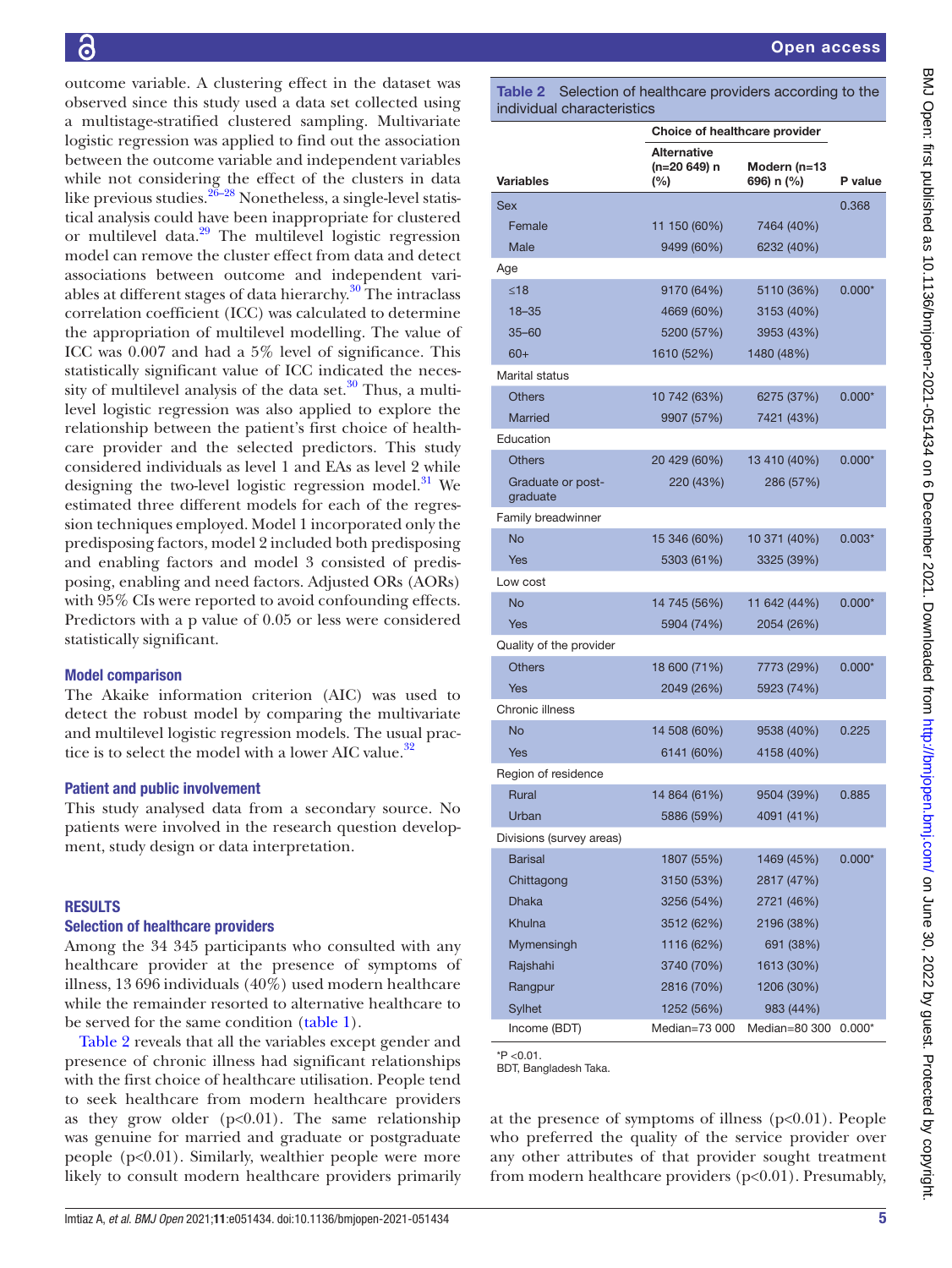people looking for less costly options were more likely Multivariate analyses to determine the factors of first-choice healthcare utilisation

[Table](#page-5-0) 3 describes the results obtained from all three models of multivariate logistic regression. We could not find any significant association of healthcare utilisation with predisposing and need factors. Among the enabling factors, the region of residence, travel time and income emerged as the significant predictors in models 2 and 3.

In model 2, we found urban dwellers to be around 15% more likely to have the first consultation from the

to seek healthcare from alternative healthcare providers (p<0.01). Family breadwinners had a propensity to use the services of alternative healthcare providers (p=0.03). Divisions are the biggest administrative blocks of the country, and we found that people from Rajshahi and Rangpur divisions (30%) were the least inclined to consult first with the modern healthcare providers, while residents of Chittagong (47%) are ahead of residents of other divisions in terms of seeking service from the modern healthcare providers  $(p<0.01)$ .

<span id="page-5-0"></span>Table 3 Determinants of choosing modern healthcare providers for first consultation (using multivariate logistic regression analyses)

| ,   ,          |                       |                                      | Model 1      |                             | Model 2   |                |                             | Model 3  |                         |                                    |         |
|----------------|-----------------------|--------------------------------------|--------------|-----------------------------|-----------|----------------|-----------------------------|----------|-------------------------|------------------------------------|---------|
|                |                       | Response                             |              |                             | P         |                |                             | P        |                         |                                    |         |
| <b>Factors</b> | <b>Variables</b>      | categories                           | <b>AOR</b>   | 95% CI                      | value AOR |                | 95% CI                      | value    | <b>AOR</b>              | 95% CI                             | P value |
| Predisposing   | <b>Sex</b>            | Female                               | $\mathsf{R}$ |                             |           | R              |                             |          | R                       |                                    |         |
| factors        |                       | Male                                 | 0.992        | (0.946 to 1.041) 0.736      |           | 1.009          | $(0.954 \text{ to } 1.07)$  | 0.739    | 1.009                   | (0.953 to 1.069) 0.739             |         |
|                | Age                   | $18 - 35$                            | $\mathsf{R}$ |                             |           | $\overline{R}$ |                             |          | $\overline{\mathsf{R}}$ |                                    |         |
|                |                       | $≤18$                                | 1.003        | $(0.913 \text{ to } 1.102)$ | 0.957     | 0.987          | (0.894 to 1.092)            | 0.807    | 0.967                   | (0.872 to 1.073) 0.536             |         |
|                |                       | $35 - 60$                            | 1.002        | $(0.937 \text{ to } 1.073)$ | 0.954     | 0.999          | (0.934 to 1.07)             | 0.981    | 0.989                   | $(0.923 \text{ to } 1.06)$         | 0.764   |
|                |                       | $60+$                                | 0.992        | $(0.905 \text{ to } 1.089)$ | 0.861     | 0.982          | (0.895 to 1.079)            | 0.704    | 0.988                   | (0.899 to 1.086) 0.805             |         |
|                | <b>Marital</b>        | <b>Others</b>                        | $\mathsf{R}$ |                             |           | $\mathsf{R}$   |                             |          | R                       |                                    |         |
|                | status                | Married                              | 0.976        | $(0.898 \text{ to } 1.062)$ | 0.576     | 0.972          | (0.894 to 1.057)            | 0.508    | 0.971                   | (0.893 to 1.056) 0.506             |         |
| Enabling       | Education             | Others                               |              |                             |           | R              |                             |          | R                       |                                    |         |
| factors        |                       | <b>Graduate or Post-</b><br>graduate |              |                             |           | 0.997          | $(0.82 \text{ to } 1.222)$  | 0.981    | 0.995                   | (0.817 to 1.219) 0.966             |         |
|                | Region of             | Rural                                |              |                             |           | $\mathsf R$    |                             |          | R                       |                                    |         |
|                | residence             | Urban                                |              |                             |           | 1.143          | $(1.085 \text{ to } 1.206)$ | $0.000*$ | 1.143                   | (1.084 to 1.205) 0.000*            |         |
|                | Family                | <b>No</b>                            |              |                             |           | $\mathsf{R}$   |                             |          | R                       |                                    |         |
|                | breadwinner           | Yes                                  |              |                             |           | 0.959          | (0.892 to 1.033)            | 0.268    | 0.957                   | $(0.889 \text{ to } 1.03)$         | 0.245   |
|                | Travel time           | Less than 1 hour                     |              |                             |           | $\mathsf{R}$   |                             |          | R                       |                                    |         |
|                |                       | 1-2 hours                            |              |                             |           | 1.181          | (1.074 to 1.302)            | 0.001    | 1.186                   | $(1.078 \text{ to } 1.307)$ 0.000  |         |
|                |                       | More than 2 hours                    |              |                             |           | 1.192          | $(1.046 \text{ to } 1.363)$ | 0.001    | 1.2                     | $(1.052 \text{ to } 1.372)$ 0.007  |         |
|                | Waiting time          | Less than 1 hour                     |              |                             |           | $\mathsf{R}$   |                             |          | $\mathsf{R}$            |                                    |         |
|                |                       | 1-2 hours                            |              |                             |           | 1.065          | $(0.95 \text{ to } 1.198)$  | 0.282    | 1.068                   | $(0.952 \text{ to } 1.2)$          | 0.263   |
|                |                       | More than 2 hours                    |              |                             |           | 1.186          | (0.986 to 1.437)            | 0.074    | 1.188                   | (0.986 to 1.438) 0.072             |         |
|                | Low cost              | No                                   |              |                             |           | R              |                             |          | R                       |                                    |         |
|                |                       | Yes                                  |              |                             |           | 0.993          | $(0.937 \text{ to } 1.053)$ | 0.806    | 0.993                   | (0.936 to 1.053) 0.828             |         |
|                | Quality of the Others |                                      |              |                             |           | R              |                             |          | R                       |                                    |         |
|                | provider              | Yes                                  |              |                             |           | 0.959          | (0.904 to 1.019)            | 0.176    | 0.963                   | (0.906 to 1.022) 0.218             |         |
|                | Income                | ≤7202 BDT<br>monthly                 |              |                             |           | R              |                             |          | R                       |                                    |         |
|                |                       | ≤28 044 BDT<br>monthly               |              |                             |           | 1.059          | $(1.01 \text{ to } 1.112)$  | $0.018*$ | 1.058                   | $(1.009 \text{ to } 1.111)$ 0.019* |         |
|                |                       | ≤86 872 BDT<br>monthly               |              |                             |           | 1.243          | $(1.026 \text{ to } 1.518)$ | $0.029*$ | 1.243                   | $(1.024 \text{ to } 1.517)$ 0.02*  |         |
|                |                       | >86 872 BDT<br>monthly               |              |                             |           | 1.089          | $(0.564 \text{ to } 2.271)$ | 0.808    | 1.091                   | $(0.564 \text{ to } 2.275)$ 0.803  |         |
| Need factor    | Chronic               | <b>No</b>                            |              |                             |           |                |                             |          | $\mathsf{R}$            |                                    |         |
|                | illness               | <b>Yes</b>                           |              |                             |           |                |                             |          | 0.956                   | (0.901 to 1.014) 0.137             |         |

 $*P<0.05$ 

BDT, Bangladesh Taka; R, reference category.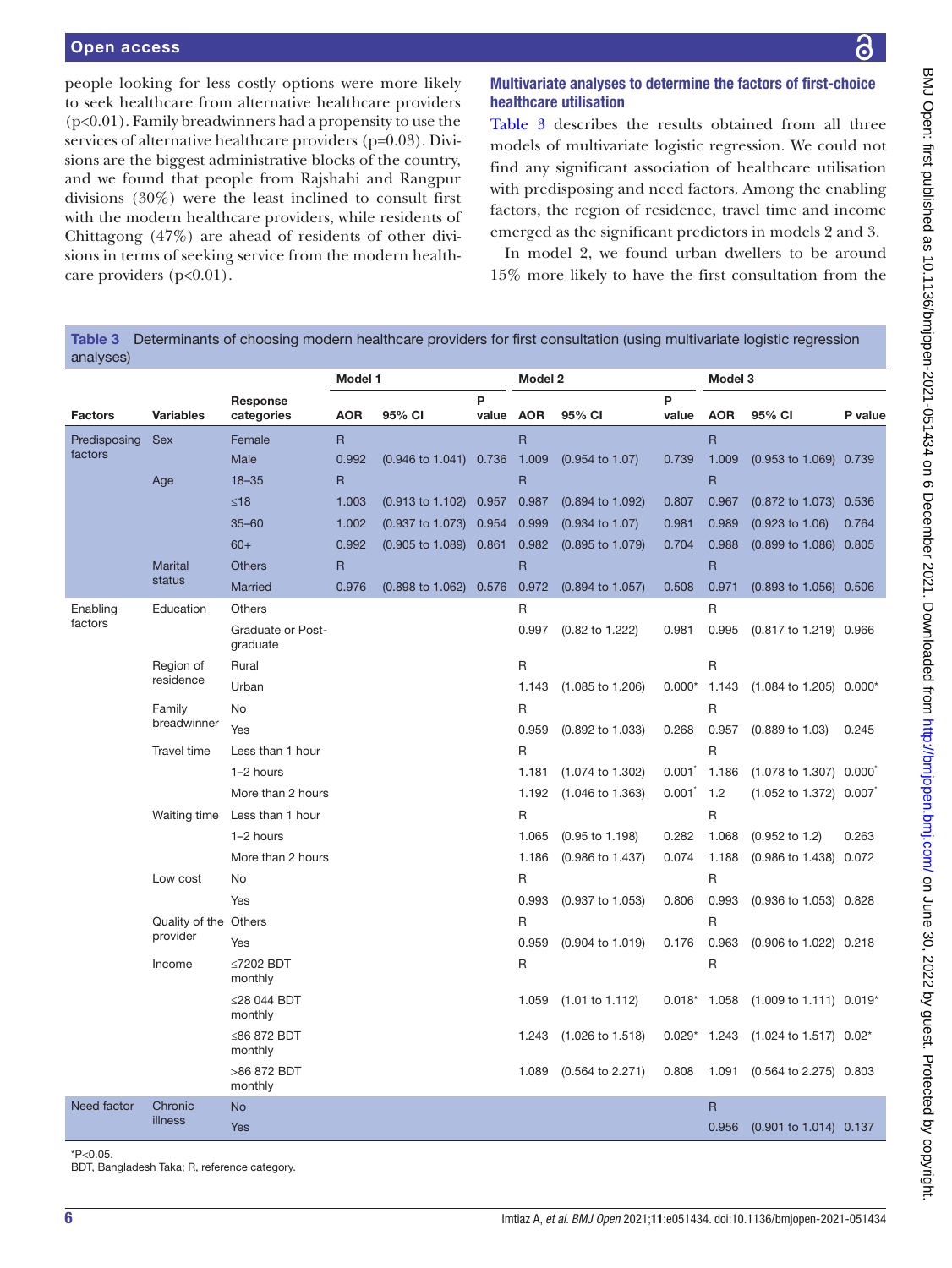modern healthcare providers (AOR=1.14, 95% CI 1.08 to 1.21, p=0.00). People were about 20% more likely to visit modern healthcare providers if the travel time to reach the service provider was between 1 and 2 hours (AOR=1.18, 95% CI 1.07 to 1.30, p<0.01) and more than 2 hours (AOR=1.19, 95% CI 1.05 to 1.36, p<0.01) compared with travel time less than an hour. People receiving monthly income of less or equal 28 044 BDT (AOR=1.06, 95% CI 1.01 to 1.12,  $p<0.01$  and less or equal 86 872 BDT

 $(AOR=1.24, 95\% \text{ CI } 1.02 \text{ to } 1.52, \text{ p} < 0.01)$  tended to seek advice from modern healthcare providers compared with people receiving less than 7202 BDT monthly. Model 3 delivers identical results with similar effect sizes.

[Table](#page-6-0) 4 highlights the results from the multilevel logistic regression models. Predisposing and need factors once again failed to register any association with the outcome variable. Among the enabling factors, region of residence and travel time appeared to be

<span id="page-6-0"></span>

| Table 4<br>analyses) |                       |                             |            |                             |             |              | Determinants of choosing modern healthcare providers for first consultation (using multilevel logistic regression |                |                         |                               |            |
|----------------------|-----------------------|-----------------------------|------------|-----------------------------|-------------|--------------|-------------------------------------------------------------------------------------------------------------------|----------------|-------------------------|-------------------------------|------------|
|                      |                       |                             | Model 1    |                             |             | Model 2      |                                                                                                                   | Model 3        |                         |                               |            |
| <b>Factors</b>       | Variable              | Category                    | <b>AOR</b> | 95% CI                      | P value AOR |              | 95% CI                                                                                                            | P<br>value     | <b>AOR</b>              | 95% CI                        | P<br>value |
|                      | Intercept             |                             | 3.05       | (2.095 to 4.439)            | $0.000*$    | 2.977        | (2.042 to 4.341)                                                                                                  | $0.001*$ 2.977 |                         | $(2.039 \text{ to } 4.345)$   | 0.001      |
| Predisposing         | Sex                   | Female                      | R          |                             |             | R            |                                                                                                                   |                | R                       |                               |            |
| factors              |                       | Male                        | 1.002      | $(0.955$ to 1.053)          | 0.941       | 1.001        | $(0.944 \text{ to } 1.062)$                                                                                       | 0.964          | 1.001                   | $(0.944 \text{ to } 1.062)$   | 0.964      |
|                      | Age                   | $18 - 35$                   | R          |                             |             | $\mathsf R$  |                                                                                                                   |                | R                       |                               |            |
|                      |                       | ≤18                         | 0.968      | $(0.879 \text{ to } 1.066)$ | 0.498       | 0.976        | $(0.881$ to 1.081)                                                                                                | 0.639          | 0.976                   | (0.878 to 1.085)              | 0.651      |
|                      |                       | $35 - 60$                   | 0.988      | (0.922 to 1.059)            | 0.722       | 0.99         | (0.924 to 1.062)                                                                                                  | 0.787          | 0.99                    | $(0.923 \text{ to } 1.063)$   | 0.791      |
|                      |                       | $60+$                       | 0.965      | $(0.878 \text{ to } 1.06)$  | 0.448       | 0.96         | $(0.872 \text{ to } 1.056)$                                                                                       | 0.4            | 0.96                    | $(0.872 \text{ to } 1.056)$   | 0.402      |
|                      | Marital               | Others                      | R          |                             |             | $\mathsf R$  |                                                                                                                   |                | $\mathsf R$             |                               |            |
|                      | status                | Married                     | 1.029      | $(0.945 \text{ to } 1.121)$ | 0.52        | 1.026        | (0.942 to 1.118)                                                                                                  | 0.551          | 1.026                   | (0.942 to 1.118)              | 0.551      |
| Enabling             | Education             | <b>Others</b>               |            |                             |             | $\mathsf{R}$ |                                                                                                                   |                | $\overline{R}$          |                               |            |
| factors              |                       | Graduate or<br>postgraduate |            |                             |             | 1.004        | (0.819 to 1.232)                                                                                                  | 0.967          | 1.004                   | $(0.819 \text{ to } 1.232)$   | 0.967      |
|                      | Region of             | Rural                       |            |                             |             | ${\sf R}$    |                                                                                                                   |                | $\mathsf{R}$            |                               |            |
|                      | residence             | Urban                       |            |                             |             | 1.107        | $(1.048 \text{ to } 1.169)$                                                                                       | $0.001*$       | 1.107                   | $(1.048 \text{ to } 1.169)$   | 0.001      |
|                      | Family                | <b>No</b>                   |            |                             |             | $\mathsf{R}$ |                                                                                                                   |                | $\overline{R}$          |                               |            |
|                      | breadwinner           | Yes                         |            |                             |             | 1.004        | $(0.931$ to 1.083)                                                                                                | 0.92           | 1.004                   | $(0.931$ to 1.083)            | 0.92       |
|                      | <b>Travel time</b>    | Less than 1 hour            |            |                             |             | $\mathsf{R}$ |                                                                                                                   |                | $\mathsf{R}$            |                               |            |
|                      |                       | 1-2 hours                   |            |                             |             | 1.108        | $(1.004 \text{ to } 1.223)$                                                                                       | $0.042*$       | 1.108                   | $(1.004 \text{ to } 1.223)$   | 0.042      |
|                      |                       | More than 2<br>hours        |            |                             |             | 1.119        | (0.977 to 1.281)                                                                                                  | 0.105          | 1.119                   | $(0.977$ to 1.281)            | 0.106      |
|                      | <b>Waiting time</b>   | Less than 1 hour            |            |                             |             | $\mathsf R$  |                                                                                                                   |                | $\mathsf R$             |                               |            |
|                      |                       | 1-2 hours                   |            |                             |             | 1.055        | $(0.937 \text{ to } 1.188)$                                                                                       | 0.377          | 1.055                   | $(0.937 \text{ to } 1.188)$   | 0.377      |
|                      |                       | More than 2<br>hours        |            |                             |             | 1.19         | (0.982 to 1.442)                                                                                                  | 0.077          | 1.19                    | $(0.982 \text{ to } 1.442)$   | 0.077      |
|                      | Low cost              | <b>No</b>                   |            |                             |             | $\mathsf R$  |                                                                                                                   |                | $\mathsf R$             |                               |            |
|                      |                       | Yes                         |            |                             |             | 0.983        | $(0.926 \text{ to } 1.044)$                                                                                       | 0.585          | 0.983                   | $(0.926 \text{ to } 1.044)$   | 0.585      |
|                      | Quality of the Others |                             |            |                             |             | $\mathsf{R}$ |                                                                                                                   |                | $\overline{R}$          |                               |            |
|                      | provider              | Yes                         |            |                             |             | 0.963        | $(0.905 \text{ to } 1.023)$                                                                                       | 0.223          | 0.963                   | $(0.905 \text{ to } 1.023)$   | 0.224      |
|                      | Income                | ≤7202 BDT<br>monthly        |            |                             |             | $\mathsf{R}$ |                                                                                                                   |                | $\overline{\mathsf{R}}$ |                               |            |
|                      |                       | ≤28 044 BDT<br>monthly      |            |                             |             |              | 0.967 (0.921 to 1.016) 0.189 0.967 (0.921 to 1.016) 0.189                                                         |                |                         |                               |            |
|                      |                       | ≤86 872 BDT<br>monthly      |            |                             |             | 1.136        | $(0.93 \text{ to } 1.387)$                                                                                        |                |                         | 0.212 1.136 (0.93 to 1.387)   | 0.212      |
|                      |                       | >86 872 BDT<br>monthly      |            |                             |             |              | 1.007 (0.499 to 2.035)                                                                                            | 0.984          |                         | 1.007 (0.499 to 2.035)        | 0.984      |
| Need factor          | Chronic               | No                          |            |                             |             |              |                                                                                                                   |                | $\mathsf R$             |                               |            |
|                      | illness               | Yes                         |            |                             |             |              |                                                                                                                   |                | 1.000                   | $(0.941 \text{ to } 1.063)$ 1 |            |

 $*P<0.05$ 

AOR, adjusted OR; BDT, Bangladesh Taka; R, reference category.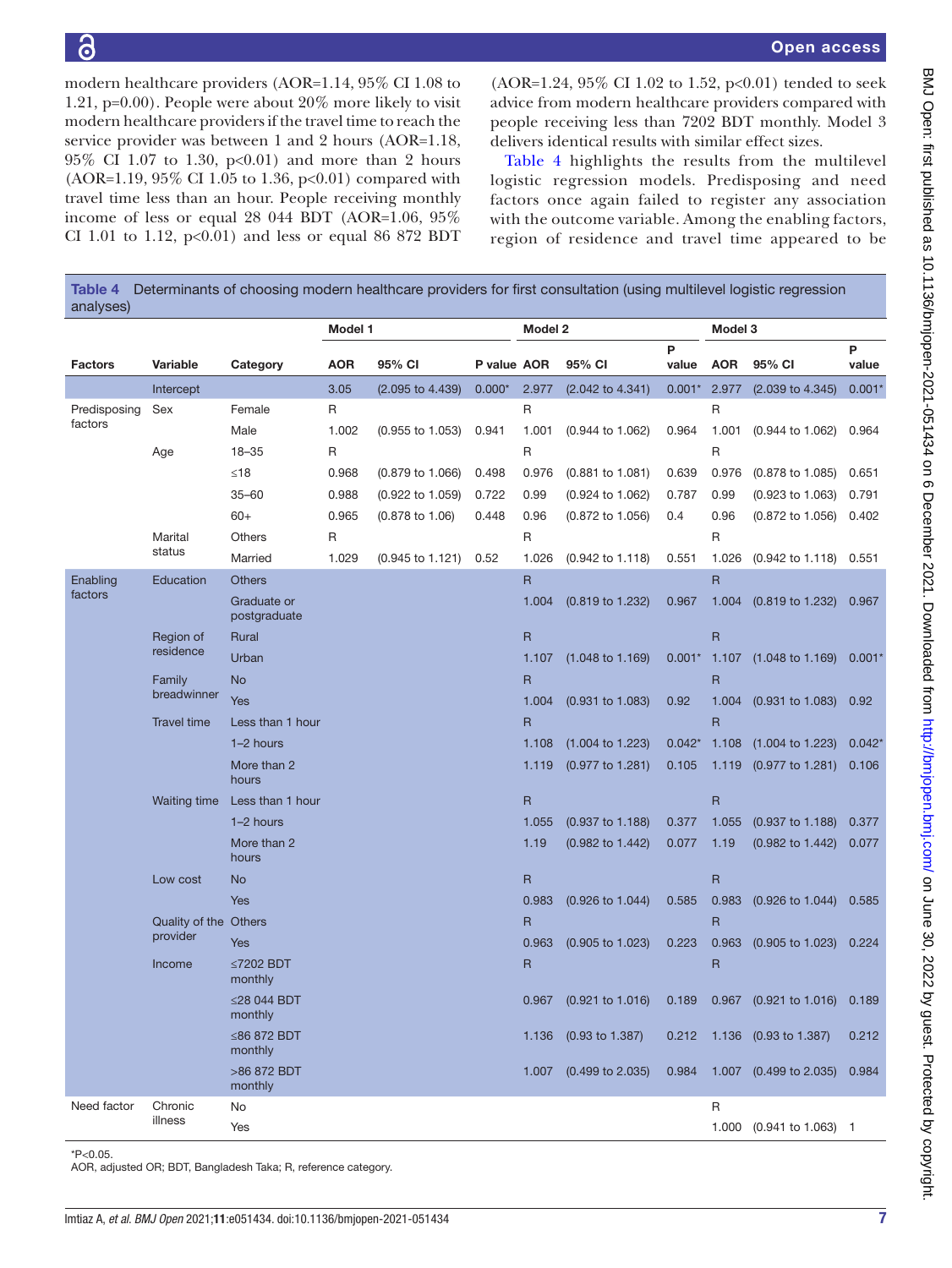<span id="page-7-0"></span>

|                                           | <b>Table 5</b> Comparison of models using AIC |         |          |  |  |  |  |  |
|-------------------------------------------|-----------------------------------------------|---------|----------|--|--|--|--|--|
|                                           | <b>AIC</b>                                    |         |          |  |  |  |  |  |
| <b>Estimation technique Model 1</b>       |                                               | Model 2 | Model 3  |  |  |  |  |  |
| Multivariate logistic<br>regression model | 40 490                                        | 40 451  | 40 450   |  |  |  |  |  |
| Multilevel logistic<br>regression model   | 39 095.2                                      |         | 39 086.5 |  |  |  |  |  |
| AIC, Akaike information criterion.        |                                               |         |          |  |  |  |  |  |

the significant predictors in models 2 and 3. Unlike the multivariate logistic regression models, income became an insignificant predictor of seeking healthcare from modern providers in the multilevel logistic regression. In both models 2 and 3, patients living in urban areas were almost 11% more likely to visit the modern healthcare providers for their first consultation (AOR=1.11, 95% CI 1.05 to 1.17,  $p<0.01$ ), which is almost 3% less than that in the multivariate logistic model. The effect sizes of travel time were the same in both models. Patients tended to visit the modern healthcare providers if the travel time was between 1 and 2 hours (AOR=1.11, 95% CI 1.00 to 1.22, p<0.05) compared with travel time less than 1 hour, which is almost half of the effect size in the multivariate logistic regression. Surprisingly, the models could not capture any significant difference in the effects of travel time more than 2 hours compared with travel time less than 1 hour on patients' selection of modern healthcare providers.

# Model selection

[Table](#page-7-0) 5 outlines the values of the AIC derived for the multivariate logistic regression models and the multilevel logistic regression models. The multilevel logistic regression models possessed lower AIC value (39 095.2; 39 087.5; 39 086.5) than that of multivariate logistic regression models (AIC=40 490; 40 451; 40 450). The multilevel logistic regression model was better than the multivariate logistic regression model in predicting the factors associated with patients selecting the modern healthcare providers for the first consultation on having symptoms of illnesses. Among the three models, we estimated using the multilevel logistic regression technique, model 3 showed the lowest AIC value and was the best performing model of all the analysed models in this study. Hence, we used model 3 of the multilevel logistic regression analyses in discussing the results and drawing policy implications.

# **DISCUSSION**

This study explored the patient's first choice of healthcare provider across the country and the underlying predictors of the selection of modern healthcare providers instead of alternative healthcare providers in the light of Andersen's behavioural model.<sup>[23](#page-9-13)</sup> About

40% of the patients sought treatment from modern healthcare providers and 60% of the patients visited alternative healthcare providers on feeling the symptoms of illness. The regression analyses showed that no predisposing and need factors could predict the choice of modern healthcare providers for the first consultation. Among the enabling factors, patients living in urban areas have been identified as potential healthcare seekers from modern providers. Besides, a high travel time to reach the healthcare provider was associated with selecting modern healthcare providers for the first consultation. We observed substantial heterogeneity in modern healthcare utilisation of the patients (30%–47%) across the divisions of Bangladesh.

An urban–rural difference in healthcare utilisation has been observed in this study. Patients living in urban areas were more likely to receive their first consultation from modern healthcare providers when having symptoms of illness. We reiterate the findings of the previous studies conducted across the globe. $33\frac{34}{1}$ 

A study in 2005 revealed that almost 52% of patients of the study area in Bangladesh visited alternative healthcare providers for consultation, $\frac{19}{19}$  and this status has not changed over the years. In 2010, using a nationallevel cross-sectional survey conducted in 2010–2011, Siddiquee and Ali reported that slightly over 50% of patients chose alternative treatment options over the modern treatment options.<sup>[17](#page-9-9)</sup> However, the study was focused only on rural Bangladesh. With the finding that almost 60% of patients sought treatment from alternative healthcare providers [\(table](#page-3-0) 1), this study reveals that the healthcare-seeking behaviour of people in Bangladesh has been further leaning towards alternative healthcare providers.

An increase in travel time augments the probability of visiting modern healthcare providers. The opposite was reported by Hamid and his colleagues, where they stated that prolonged travel time and waiting time discouraged patients from going to the modern providers for being treated.<sup>[19](#page-9-22)</sup> There might be a possibility that the modern treatment facilities are comparatively distant from the patients' residences on average. On the other hand, a patient may choose an alternative healthcare provider for convenient proximity. Therefore, a positive association between travel time and selecting modern healthcare providers for the first consultation has been observed. However, this association never guarantees any causality. Rather, it is a mere association indicating the modern healthcare facilities are, on average, situated in a more distant location than the alternative healthcare facilities from the patients' residences.

Our study does not support several pieces of evidence arose from the previous pieces of similar literature. Many people in Bangladesh prefer visiting alternative healthcare providers to modern healthcare providers because the cost of visiting modern healthcare providers is higher.<sup>10</sup> Evidence suggests that patients seeking low-cost services prefer alternative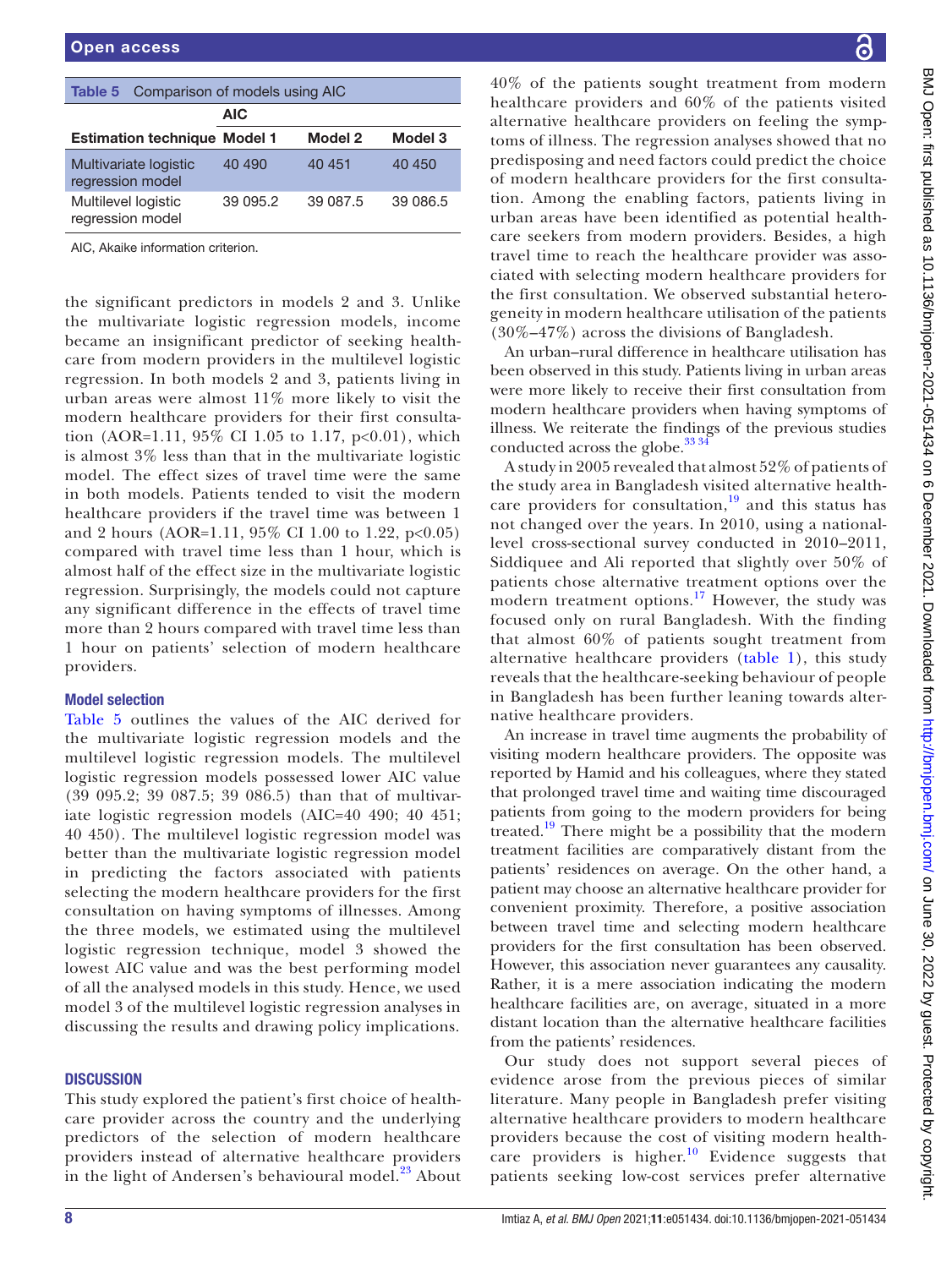healthcare providers, while patients seeking good quality treatment go to modern providers.<sup>[19](#page-9-22)</sup> However, our study showed no such impact of treatment cost on the selection of healthcare providers. There was evidence that age is a significant predictor of choosing any particular type of healthcare provider.<sup>[17 35](#page-9-9)</sup> Older people are more prone to seek allopathic treatment from modern healthcare providers than their younger counterparts.[9 36](#page-9-5) Our study did not support this claim as age could not significantly predict the selection of modern healthcare providers by the patients. Likewise, we could not endorse Hamid and colleagues' claim that more educated people go to the modern healthcare providers as education had no significant associa-tion with the outcome variable in our study.<sup>[19](#page-9-22)</sup>

The role of income in determining the type of healthcare provider selection was ambiguous. Income appeared as the most significant predictor of health-seeking behaviour in the study of Ahmed<sup>9</sup> though Siddiquee and  $\text{Ali}^{17}$  revealed that they did not find any significant influence of earning status on the selection of healthcare providers. This study adds value to this debate by echoing Siddiquee and  $\text{Ali's}^{\text{17}}$  claim.

Income and cost of treatment had no impact on patients' selection between the modern and alternative healthcare providers bear substantial significance. For example, traditional rural healers have an advantage over modern healthcare providers because the folk healers might reinforce the cultural values and treat patients based on the social, psychological, cultural and moral dimensions of disease $17$  whose advantage or disadvantage is yet to be judged. Informal allopathic providers share the same socioeconomic status as their patients and live in the same society, which in turn pulls out high trust and a strong sense of patients–providers kinship (Sultana *et al*; Sizear *et al*). Therefore, many affluent patients get their first treatment from alternative providers instead of from formal providers.

Our study is not free from limitations. First, the HIES 2016–2017 does not contain any question about how and who diagnosed the chronic illness. Therefore, there is a chance that the chronic illness variable captures both chronic illness and the faction of people who have used modern healthcare in the past. Second, we have put the types of illness for which the patients sought treatment out of the scope of this study. Third, as we only analysed the sample of the patients who sought treatment on having symptoms of illness, patients who did not seek any treatment fell outside of our analytical framework. Fourth, the model did not pay enough attention to the cultural and social interaction of the patients as in the analysis of patients' health beliefs and the structure of the society in which they live could not be captured in this study. Fifth, this study could not assess the cause and effect between selecting the modern healthcare providers for the first treatment and underlying factors. Parents, at times, determine the healthcare provider to consult if any of the household members fall sick. Finally, this study

did not attempt to conclude whether the modern healthcare service is better than alternative healthcare service. Future studies should aim to answer these questions.

# **Conclusions**

In analysing the results of the econometric estimation from different models and the prevalence of tendency of the patients to seek modern treatment, it became eminent that people in urban areas select the modern healthcare providers as their first point of contact while perceiving the need for seeking healthcare. Moreover, the positive association between travel time and modern healthcare utilisation indicates that the average distance between patients' residences and modern healthcare facilities is more extended than between patients' residences and alternative healthcare facilities. Enhancing the digital provision of modern healthcare services could reduce travel time, omit the transportation cost and save waiting time to be treated by the modern healthcare provider as almost 50% of the population can access the digital services using the internet. $37$  In turn, less cost and time saving will make patients take services more from the modern healthcare providers. This research points to the importance of health education of people and capacity building training for the alternative or informal healthcare providers as their contribution to the health sector cannot be denied since they are serving around 60% of the patients. The distribution of modern healthcare providers should be even across the country to eliminate the rural–urban divide in modern healthcare utilisation. To supplement the policy mentioned above, removing user fees and introducing national health insurance can come into action. However, removing or reducing user fees from public health services usually increases the curative and preventive services but hampers the service quality.[38](#page-9-25) Removing the user fees fully or partially from public health services without compromising the quality of the service is the biggest challenge to be faced in the pathway of achieving better quality treatment for everybody. For that reason, the government can think of introducing a national health insurance programme, which can be an excellent device to optimise the health outcomes given the budget constraint of the patients.

#### Author affiliations

<sup>1</sup>Department of Management Information Systems, University of Dhaka, Dhaka, **Bangladesh** 

<sup>2</sup>Department of Health Policy, The London School of Economics and Political Science (LSE), London, UK

<sup>3</sup>Department of Statistics, Mawlana Bhashani Science and Technology University, Tangail, Bangladesh

4 Department of Economics, Bangladesh University of Professionals (BUP), Dhaka, **Bangladesh** 

<sup>5</sup>School of Public Health, University of Alberta, Edmonton, Alberta, Canada <sup>6</sup>Department of International Business, University of Dhaka, Dhaka, Bangladesh

Acknowledgements We would like to express our great appreciation to Alamgir Hossain, Deputy Director, Bangladesh Bureau of Statistics (BBS) for his support.

Contributors AI: conceptualisation, methodology, writing—original draft preparation, writing—reviewing and editing, guarantor. NMK: data curation, formal